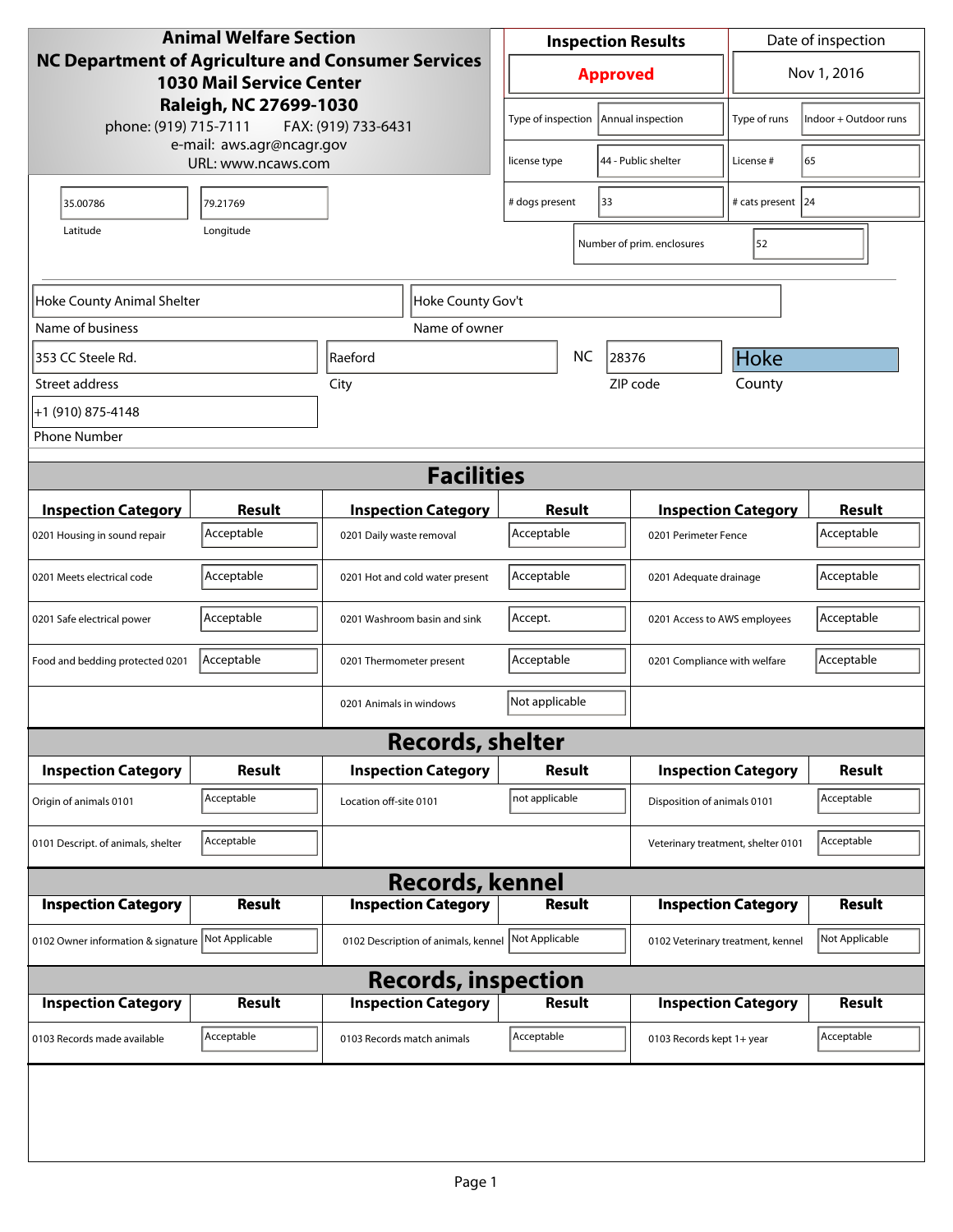| <b>Animal Welfare Section, NCDA&amp;CS</b>       |                |                                    | Date of inspection<br><b>Inspection Results</b> |                                   |                                    |                |  |  |
|--------------------------------------------------|----------------|------------------------------------|-------------------------------------------------|-----------------------------------|------------------------------------|----------------|--|--|
| Inspection Report, continued                     |                |                                    |                                                 | Nov 1, 2016<br><b>Approved</b>    |                                    |                |  |  |
| Hoke County Animal Shelter                       |                | Hoke County Gov't                  |                                                 | Raeford                           | <b>NC</b>                          |                |  |  |
| <b>Indoor facilities</b>                         |                |                                    |                                                 |                                   |                                    |                |  |  |
| <b>Inspection Category</b>                       | Result         | <b>Inspection Category</b>         | Result                                          |                                   | <b>Inspection Category</b>         |                |  |  |
| 0202 Ambient temperature, indoor                 | Acceptable     | 0202 Ventilation, indoor           | Acceptable                                      | 0202 Lighting, indoor             |                                    | Acceptable     |  |  |
| 0202 Imperv./Sanitary surf., indoor              | NOT ACCEPTABLE | 0202 Drainage, indoor              | Acceptable                                      |                                   |                                    |                |  |  |
|                                                  |                | <b>Outdoor facilities</b>          |                                                 |                                   |                                    |                |  |  |
| <b>Inspection Category</b>                       | Result         | <b>Inspection Category</b>         | Result                                          | <b>Inspection Category</b>        |                                    | Result         |  |  |
| 0203 Impervious surfaces, outdoor                | NOT ACCEPTABLE | 0203 Housing, 1 per animal         | Acceptable                                      |                                   | 0203 Protection from elements      |                |  |  |
| 0203 Owner advised, outdoor                      | Not Applicable | 0203 Drainage, outdoor             | Acceptable                                      |                                   |                                    |                |  |  |
|                                                  |                | <b>Primary enclosures</b>          |                                                 |                                   |                                    |                |  |  |
| <b>Inspection Category</b>                       | Result         | <b>Inspection Category</b>         | Result                                          | <b>Inspection Category</b>        |                                    | Result         |  |  |
| 0204 Drainage prev. cross contam.                | Acceptable     | 0204 Fence height >= 5 feet        | Acceptable                                      | 0204 1:10 ratio, person: animal   |                                    | Not Applicable |  |  |
| 0204 Surf. impervious to moisture                | Acceptable     | 0204 Enclosure is escape proof     | Acceptable                                      |                                   | 0204 Cats, $>=$ 4 sq. ft. / adult  |                |  |  |
| 0204 Prevent contact with wood                   | Acceptable     | 0204 Solid resting surface         | Acceptable                                      |                                   | 0204 Cats, $\le$ 12 / enclosure    |                |  |  |
| 0204 Enclosures in sound repair                  | Acceptable     | 0204 Cats, raised resting surface  | Acceptable                                      |                                   | 0204 Cats, 1 litter pan / 3 adults |                |  |  |
| 0204 Size of enclosure                           | Acceptable     | 0204 Dogs, supervision if > 4      | Acceptable                                      |                                   |                                    |                |  |  |
|                                                  |                | Feedina                            |                                                 |                                   |                                    |                |  |  |
| <b>Inspection Category</b>                       | <b>Result</b>  | <b>Inspection Category</b>         | <b>Result</b>                                   | <b>Inspection Category</b>        |                                    | <b>Result</b>  |  |  |
| 0205 Feeding, 1x / day, adult                    | Acceptable     | 0205 Feeding, 1 bowl / adult       | Acceptable                                      | 0205 Feeding, commercial food     |                                    | Acceptable     |  |  |
| 0205 Feeding, bowl in good repair                | Acceptable     | 0205 Feeding, quality food         | Acceptable                                      | 0205 Feeding, bowl is protected   |                                    | Acceptable     |  |  |
| 0205 Feeding, 2x / day, young                    | Acceptable     |                                    |                                                 |                                   |                                    |                |  |  |
|                                                  |                | <b>Watering</b>                    |                                                 |                                   |                                    |                |  |  |
| <b>Inspection Category</b>                       | <b>Result</b>  | <b>Inspection Category</b>         | <b>Result</b>                                   |                                   |                                    |                |  |  |
| 0206 Watering, continuous access                 | Acceptable     | 0206 Watering, bowl in good repair | Acceptable                                      |                                   |                                    |                |  |  |
| Sanitation/Employees/Classification & Separation |                |                                    |                                                 |                                   |                                    |                |  |  |
| <b>Inspection Category</b>                       | <b>Result</b>  | <b>Inspection Category</b>         | Result                                          | <b>Inspection Category</b>        |                                    | <b>Result</b>  |  |  |
| 0207 Waste removal 2x / day                      | Acceptable     | 0207 Grounds overgrown             | Acceptable                                      | 0207 Young given social interact. |                                    | Acceptable     |  |  |
| 0207 Animals removed while clean                 | Acceptable     | 0207 Pest Control                  | Acceptable                                      | 0207 Species separated            |                                    | Acceptable     |  |  |
|                                                  |                |                                    |                                                 |                                   |                                    |                |  |  |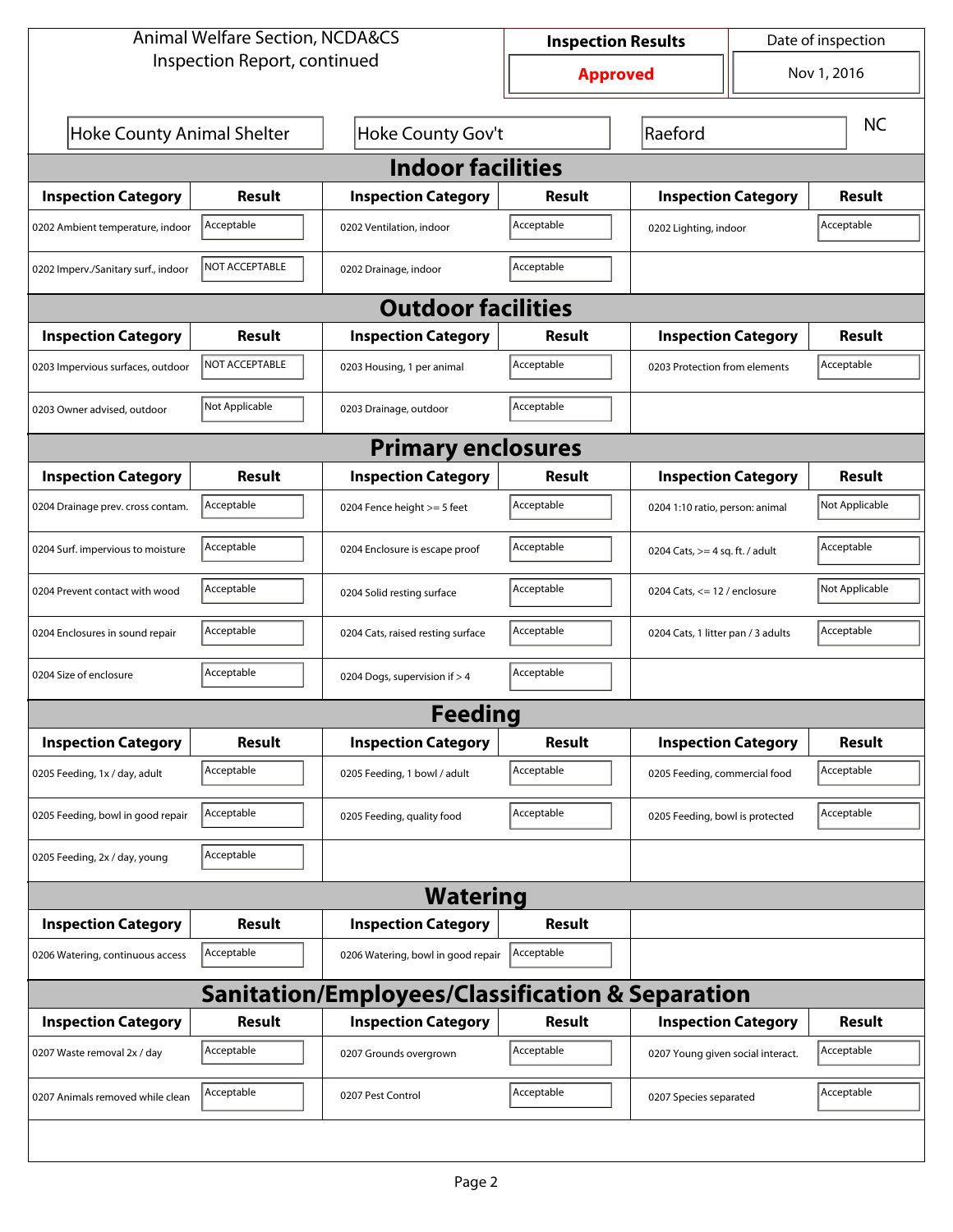| <b>Animal Welfare Section, NCDA&amp;CS</b>                               |                                       |                                                                         | Date of inspection<br><b>Inspection Results</b> |                                                                           |                                           |                |  |  |
|--------------------------------------------------------------------------|---------------------------------------|-------------------------------------------------------------------------|-------------------------------------------------|---------------------------------------------------------------------------|-------------------------------------------|----------------|--|--|
| Inspection Report, continued                                             |                                       |                                                                         | <b>Approved</b>                                 | Nov 1, 2016                                                               |                                           |                |  |  |
| <b>Hoke County Animal Shelter</b><br>Hoke County Gov't                   |                                       |                                                                         |                                                 | Raeford                                                                   |                                           | <b>NC</b>      |  |  |
| <b>Sanitation/Employees/Classification &amp; Separation (continued)</b>  |                                       |                                                                         |                                                 |                                                                           |                                           |                |  |  |
| <b>Inspection Category</b>                                               | <b>Result</b>                         | <b>Inspection Category</b>                                              | <b>Result</b>                                   | <b>Inspection Category</b>                                                |                                           | Result         |  |  |
| 0207 Enclosure sanitized 2x / day                                        | Acceptable                            | 0207 Number of employees                                                | Acceptable                                      | 0207 Isolation area & signage                                             |                                           | Acceptable     |  |  |
| 0207 Method of sanitation                                                | Acceptable                            | 0207 Females in estrus, separated                                       | Not Applicable                                  |                                                                           | Acceptable<br>0207 Long term care program |                |  |  |
| 0207 Build./grnds., clean & repair                                       | Acceptable                            | 0207 Owner perm, commingling                                            | Not Applicable                                  | 0207 Animals confined                                                     |                                           | Acceptable     |  |  |
|                                                                          |                                       | 0207 Young with dam                                                     | Acceptable                                      |                                                                           |                                           |                |  |  |
|                                                                          |                                       | <b>Veterinary Care</b>                                                  |                                                 |                                                                           |                                           |                |  |  |
| <b>Inspection Category</b>                                               | Result                                | <b>Inspection Category</b>                                              | <b>Result</b>                                   | <b>Inspection Category</b>                                                |                                           | <b>Result</b>  |  |  |
| 0210 Program of veterinary care                                          | Acceptable                            | 0210 Daily observation of animals                                       | Acceptable                                      | 0210 Rabies vaccination                                                   |                                           | Acceptable     |  |  |
| 0210 Veterinary care when needed                                         | Acceptable                            |                                                                         |                                                 |                                                                           |                                           |                |  |  |
|                                                                          | <b>Vehicles</b>                       |                                                                         |                                                 |                                                                           |                                           |                |  |  |
| 0301 Vehicles mechanically sound                                         | Not Applicable                        | 0301 Fresh air and ventilation                                          | Not Applicable                                  | 0301 Cargo area clean                                                     |                                           | Not Applicable |  |  |
|                                                                          |                                       | <b>Primary Enclosure Used in Transportation</b>                         |                                                 |                                                                           |                                           |                |  |  |
| <b>Inspection Category</b>                                               | <b>Result</b>                         | <b>Inspection Category</b>                                              | <b>Result</b>                                   | <b>Inspection Category</b>                                                |                                           | <b>Result</b>  |  |  |
| 0302 Construction of enclosure                                           | Not Applicable                        | 0302 Age and species separated                                          | Not Applicable                                  | 0302 Size of transport enclosure                                          |                                           | Not Applicable |  |  |
| 0302 Enclosure clean & sanitized                                         | Not Applicable                        |                                                                         |                                                 |                                                                           |                                           |                |  |  |
|                                                                          | <b>Transportation: Food and Water</b> |                                                                         |                                                 | <b>Transportation: Care</b>                                               |                                           |                |  |  |
| <b>Inspection Category</b>                                               | <b>Result</b>                         |                                                                         |                                                 | <b>Inspection Category</b>                                                |                                           | <b>Result</b>  |  |  |
| 0303 Food & water during transport                                       | Not Applicable                        |                                                                         |                                                 | 0304 Observation of animals                                               |                                           | Not Applicable |  |  |
|                                                                          |                                       | <b>General Statute 19A-32.1</b>                                         |                                                 |                                                                           |                                           |                |  |  |
| (a) Hold minimum 72 hours                                                | Acceptable                            | (b) 1, 2, 3 Make available for adopt.                                   | Acceptable                                      | (c) Viewing 3 days for 4 hours each                                       |                                           | Acceptable     |  |  |
| (d) If animal offsite, photo of animal<br>posted in conspicuous location | Not Applicable                        | (f) 1, 2, 3 Animals were returned to<br>owner, adopted or euth only     | Acceptable                                      | (g) i, ii Owner surrender held unless<br>proof ownership & signed consent |                                           | Acceptable     |  |  |
| (h) Owned animal surrender, ask if<br>there has been a bite w/in 10 days | Acceptable                            | (i) Release animal to person, record<br>of approved government photo ID | Acceptable                                      |                                                                           |                                           |                |  |  |
|                                                                          |                                       |                                                                         |                                                 |                                                                           |                                           |                |  |  |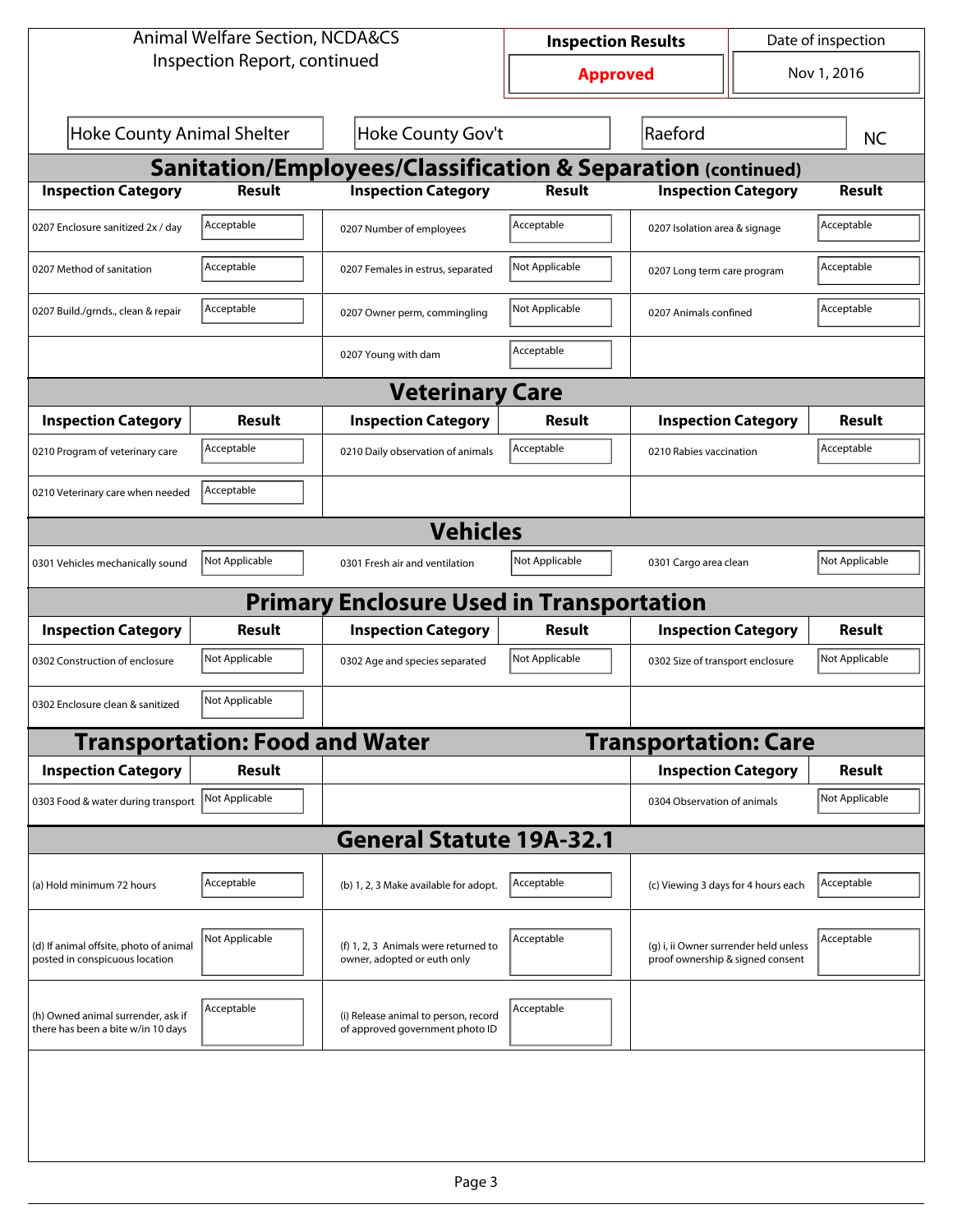|                                                                                                                    |                              | <b>Inspection Results</b> | Date of inspection |  |  |  |
|--------------------------------------------------------------------------------------------------------------------|------------------------------|---------------------------|--------------------|--|--|--|
|                                                                                                                    |                              | <b>Approved</b>           | Nov 1, 2016        |  |  |  |
| <b>Hoke County Animal Shelter</b>                                                                                  | Hoke County Gov't            | Raeford<br><b>NC</b>      |                    |  |  |  |
|                                                                                                                    | <b>Narrative Explanation</b> |                           |                    |  |  |  |
| Annual inspection performed today, I arrived on site at 12:40pm, and shelter manager Kristi assisted me today.     |                              |                           |                    |  |  |  |
| All housing areas are clean and odor free, temperatures are within range, and I viewed no obvious signs of illness |                              |                           |                    |  |  |  |
| <u>or injury.</u>                                                                                                  |                              |                           |                    |  |  |  |
| Previous inspection was performed on 4-25-16, that inspection cited inadequacies in the sealant of the housing     |                              |                           |                    |  |  |  |
| area floors-I advised to begin the process of budgeting this work to be done. Kristi did tell me today that she    |                              |                           |                    |  |  |  |
| believed the shelter director did mention this work was needed and should be added to the next budget year.        |                              |                           |                    |  |  |  |
|                                                                                                                    |                              |                           |                    |  |  |  |
| Today's inspection:                                                                                                |                              |                           |                    |  |  |  |
| * (0202-d)- "Indoor surfaces which animals could come in contact shall be maintained so they are impervious to     |                              |                           |                    |  |  |  |
| moisture". Floors are not acceptable today, due to the lack of sealant as well as some bare areas (same as         |                              |                           |                    |  |  |  |
| mentioned in previous inspection). Continue to work on budgeting in the floor work.                                |                              |                           |                    |  |  |  |
| *(0203-a)- "Outdoor enclosures and walkways with which an animal can come in contact shall be constructed of       |                              |                           |                    |  |  |  |
| sealed concrete. Gravel may be used if maintained at a depth of 6 inches and kept sanitary."- Outdoor play         |                              |                           |                    |  |  |  |
| kennels are not acceptable today due to light gravel, bare dirt is seen in these enclosures. Add gravel to these   |                              |                           |                    |  |  |  |
| areas.                                                                                                             |                              |                           |                    |  |  |  |
|                                                                                                                    |                              |                           |                    |  |  |  |
| No other inadequacies noted today, animals housed here appear happy, healthy and well cared for & the shelter      |                              |                           |                    |  |  |  |
| is well maintained!                                                                                                |                              |                           |                    |  |  |  |
|                                                                                                                    |                              |                           |                    |  |  |  |
|                                                                                                                    |                              |                           |                    |  |  |  |
|                                                                                                                    |                              |                           |                    |  |  |  |
|                                                                                                                    |                              |                           |                    |  |  |  |
|                                                                                                                    |                              |                           |                    |  |  |  |
|                                                                                                                    |                              |                           |                    |  |  |  |